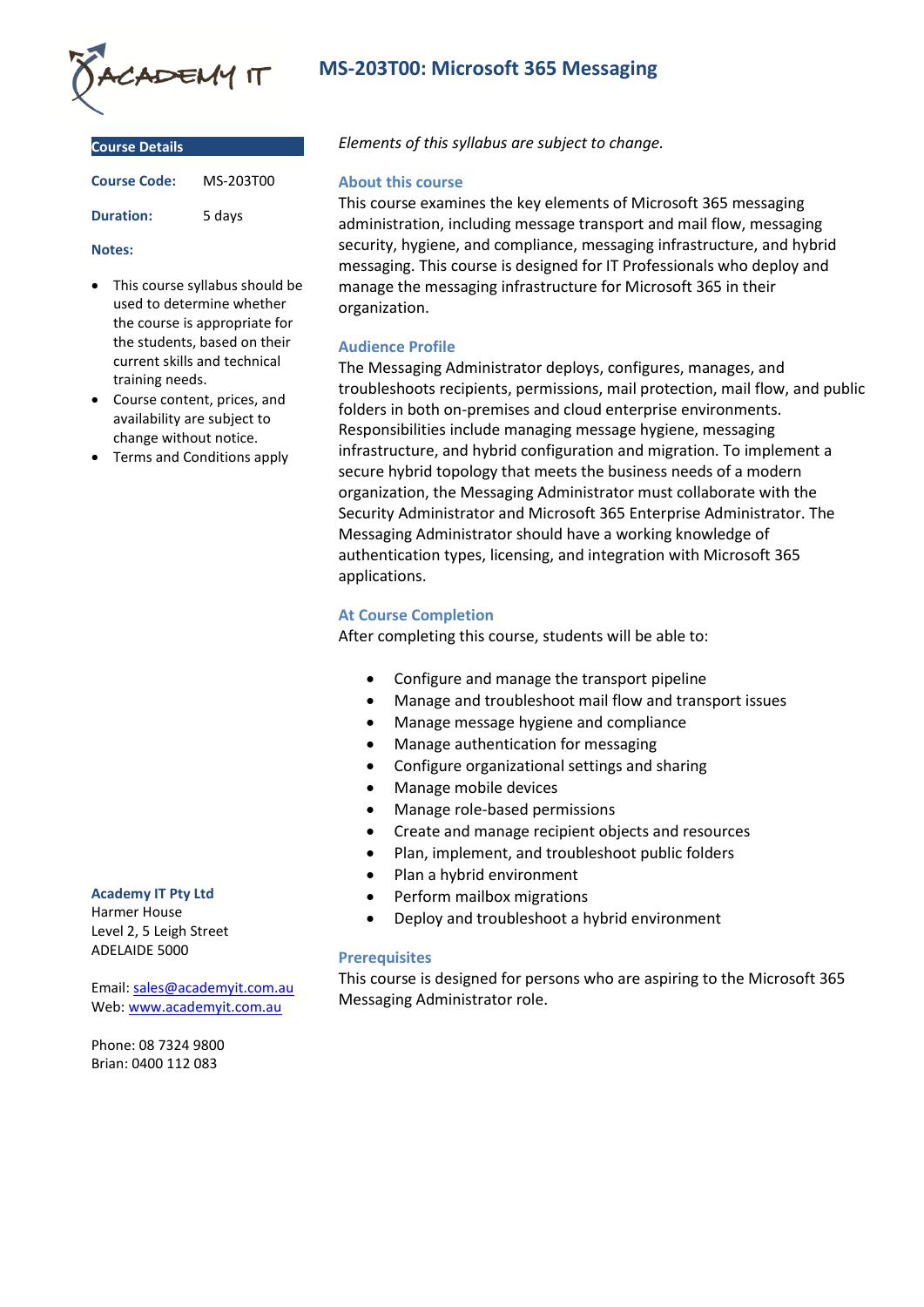

### **Module 1: Manage the transport pipeline in Microsoft 365**

In this module, you will learn about the different transport components of Exchange, how the message routing works, and how to configure the message flow for your organization. You will examine the tasks that messaging administrators must complete to configure message transport. You will review the message transport options and learn how to configure domains and connectors and how to implement an approval workflow for messaging. You will also learn how to manage transport rules, which are a very powerful configuration to control the message flow in your organization.

#### **Lessons**

- Explore transport services
- Configure message transport
- Manage transport rules

### **Lab : Configure Message Transport**

• Create Connectors

After completing this module, students will be able to:

- Describe the transport components of Exchange
- Plan an effective message routing for your organization
- Modify message flow for your organization
- Describe which transport agents exist and what they do
- Configure the different transport options
- Plan and set up domains for your organization
- Understand how receive and send connectors work
- Describe how message moderation for different recipients work
- Understand what transport rules are
- Describe how transport rules are working
- Configure custom transport rules
- Describe how transport rules can be used for data loss prevention

### **Module 2: Manage and troubleshoot mail flow in Microsoft 365**

In this module, you will examine the components of mail flow, and you will learn how to manage your mail flow, which is a crucial task for every

Exchange administrator. You will study the differences between managing mail flow in Exchange Online, Exchange Server, and Exchange Hybrid deployments. From managing mail flow, you will transition to troubleshooting mail flow issues such as emails not being routed correctly in or outside your organization, or when secure connections cannot be established successfully. Yo will learn about the tools Microsoft provides to help you find the root cause of your issues and fix your mail flow. You will then transition from troubleshooting mail flow to troubleshooting transport issues, such as network-based issues, connector and agent issues, and architectural issues, as well as how to troubleshoot in coexistence. Finally, you will learn how to check event, protocol, and tracking logs when all troubleshooting for service availability and message transport has finished and an issue still persists, or if you must find historical data about issues in the past,

#### **Lessons**

- Manage mail flow
- Troubleshoot mail flow
- Troubleshoot transport issues
- Troubleshoot mail flow using logs

#### **Lab : Conditional Mail Routing**

• Create Mail Flow Rules

- Manage mail flow in organizations
- Understand mail flow for Exchange Servers
- Manage mail flow for Exchange Online
- Describe and manage mail flow in hybrid environments
- Understand how to troubleshoot SMTP mail flow issues
- Describe how to troubleshoot issues with a shared namespace
- Describe how to troubleshoot encryption issues with TLS
- Perform troubleshooting for networkbased issues
- Describe troubleshooting procedures for connector and agent issues
- Plan troubleshooting for architectural issues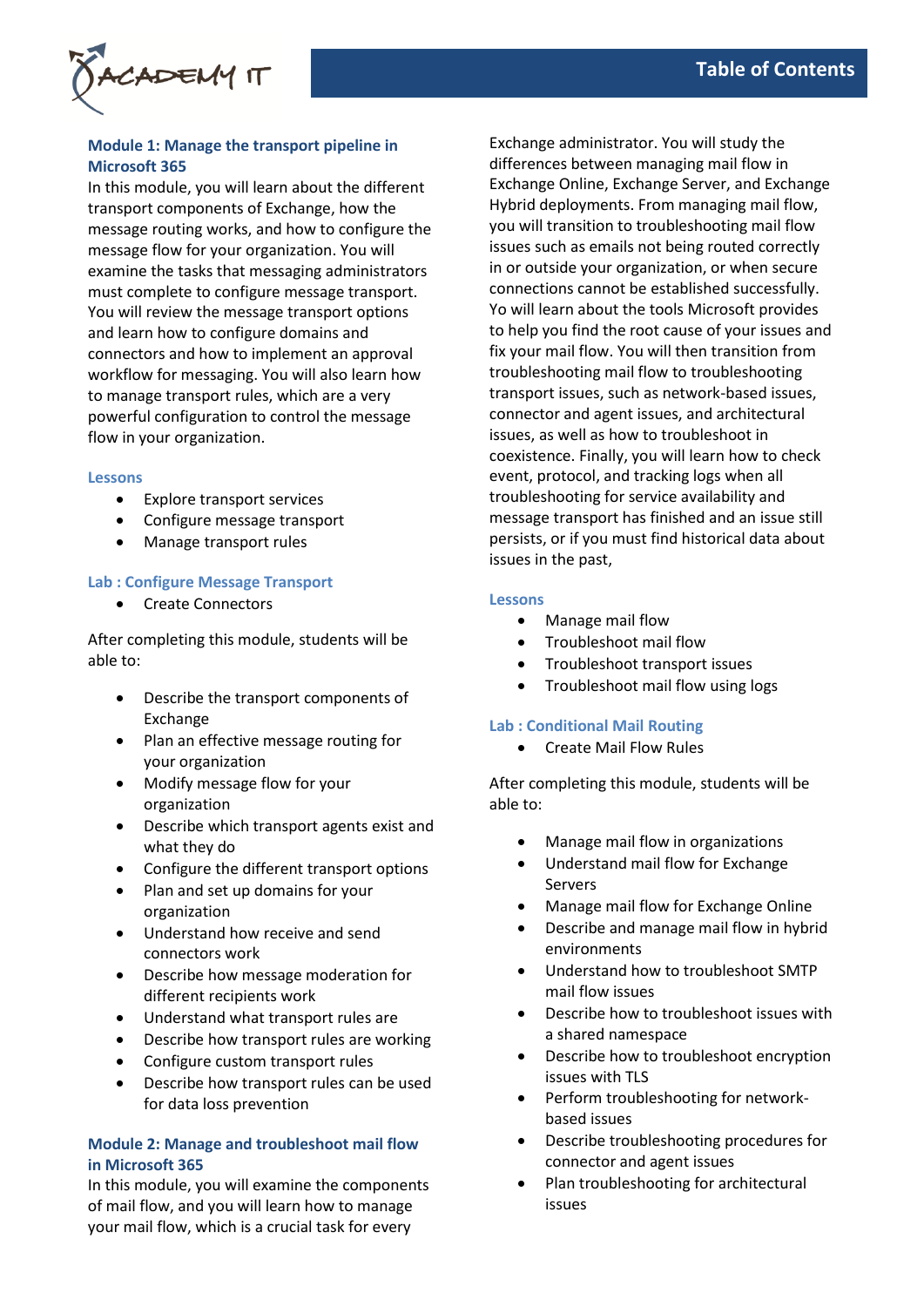

- Understand how to perform troubleshooting in coexistence
- Create searches for the message tracking log
- Describe how to troubleshoot using the protocol logs
- Understand how to work with the event logging for Exchange

# **Module 3: Manage message hygiene in Microsoft 365**

In this module, you will learn about Microsoft Exchange Online Protection (EOP) features and functionality. You will also learn how to plan messaging routing for this service, which provides anti-malware and anti-spam policies that protect your organization against spam and malware and safeguards your organization from messaging policy violations. You will then review the antimalware and anti-spam protection that Exchange Server and Online Protection provide, and you will learn how to configure SPAM and malware filters, policies, and settings to provide protection for your users. You will conclude the module by examining Defender for Office 365 and how it extends the protection provided by EOP by filtering targeted attacks that could pass through EOP's line of defenses, including advanced threats such as zero-day attacks in email attachments and Office documents and time-ofclick protection against malicious URLs. You will learn how Defender for Office 365 protects users from advanced threats through features such as safe attachments and safe links, and how it generates reports which provide administrators with insight into attacks targeting their tenants through email.

#### **Lessons**

- Plan for message hygiene
- Manage anti-malware and anti-spam policies
- Explore threat protection in Microsoft 365 Defender

### **Lab : Managing Messaging Hygiene**

• Create Hygiene Filters

After completing this module, students will be able to:

- Explain the use and features of Exchange Online Protection
- Plan message routing for Exchange Online Protection
- Investigate the available EOP reports and logs
- Understand the different message header fields relevant for spam and spoofing protection
- Configure anti-spam and anti-malware filters in Exchange Server
- Using additional features for outbound spam filtering and quarantine
- Implementing protection features against phishing and spoofing
- Create transport rules for custom requirements
- Describe the features of Microsoft Defender for Office 365
- Describe the protection provided by Safe Attachment and Safe Links policies
- Understand the spoof intelligence features
- Know how ATP anti-phishing policies work
- Understand how to use the Configuration Analyzer

### **Module 4: Manage compliance in Microsoft 365**

This module begins by describing the different compliance features in Microsoft 365 that messaging administrators can use to comply with legal and regulatory requirements. This module supports compliance in Exchange by examining the compliance features available in the Exchange Admin Center for Exchange Server and hybrid deployments. Because of the complex retention requirements of modern messaging environments, this module focuses on how archiving is performed with Exchange so that you can provide an efficient and compliant environment to your users. You will also examine how additional archive storage is provided to your users, how messages are automatically processed and archived, and how audit logging in Exchange that provides information about administrator, delegate, and user actions in user mailboxes and your Exchange organization. Finally, because organizations must adhere to legal discovery requirements (related to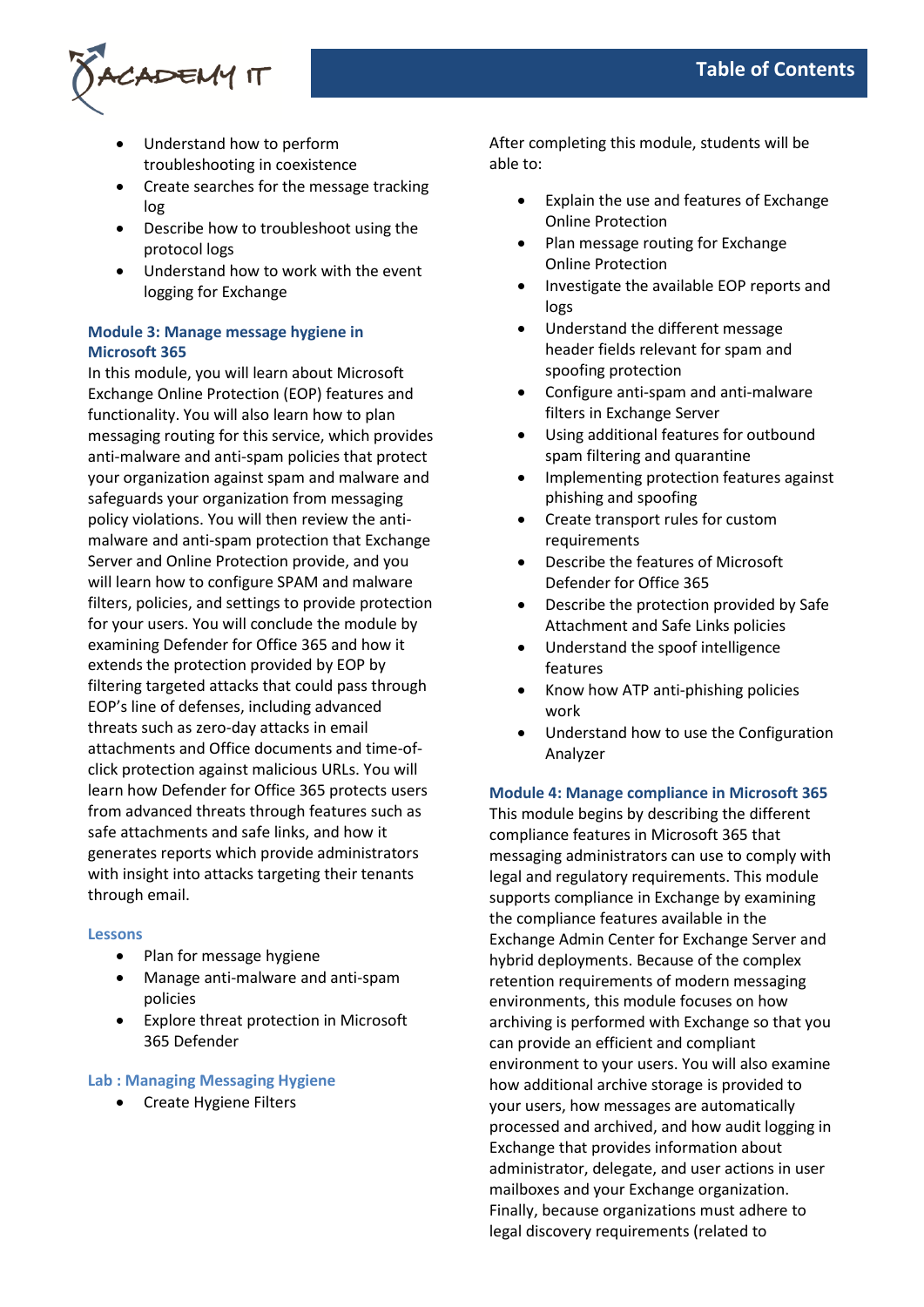

organizational policy, compliance, or lawsuits), you will examine how eDiscovery for Microsoft Exchange can help you perform discovery searches for relevant content within mailboxes.

#### **Lessons**

- Explore messaging compliance in Microsoft 365
- Explore messaging compliance in Exchange
- Manage Exchange Online archiving and auditing
- Manage content search

### **Lab : Manage Messaging Compliance**

• Manage Messaging Compliance

After completing this module, students will be able to:

- Describe different policy and compliance features for messaging
- Evaluate the Microsoft 365 permission model
- Plan retention policies for Exchange Online mailboxes
- Configure data loss prevention (DLP) policies for data in Microsoft 365
- Create message traces to understand the mail flow in your Exchange Online organization
- Describe litigation and in-place holds in Exchange Server
- Plan retention and deletion with Message Records Management (MRM)
- Protect your mail flow with data loss prevention policies in Exchange Server
- Investigate the message tracking log in your Exchange organization
- Describe what in-place archiving is and how it works
- Understand the differences between journaling and archiving
- Know what the mailbox and administrator audit logs are used for
- Understand content searches to search for messages in your organization
- Describe eDiscovery cases and in-place eDiscovery for Exchange
- Manage Advanced eDiscovery cases in Microsoft 365

### **Module 5: Manage your Microsoft 365 messaging environment**

This module begins with an examination on how to manage authentication for messaging. This module focuses on how to ensure that user accounts are well protected and secure, and how to deploy multiple security features that do not introduce unnecessary complexity in users' everyday work, which can result in lower business productivity and new security risks. You will then transition from messaging authentication to organizational settings, where you will learn how to configure settings that apply to the entire organization or to many users in the organization. Finally, you will examine how to configure organizational sharing. This module then transitions to examining Mobile Device Management in Microsoft 365, as well as how Exchange ActiveSync and mobile device mailbox policies support this effort. You will then examine how to manage and troubleshoot mobile device access. This module then examines how to configure both access and infrastructure for mobile devices, understanding the implications of mobile device remote wipe, and learning about alternative methods for mobile device management.

#### **Lessons**

- Manage authentication for messaging
- Configure organizational settings
- Configure organizational sharing
- Explore mobile device mailbox policies
- Manage mobile device access

### **Lab : Implement ActiveSync**

• Implement ActiveSync

- Configure password policy options
- Configure self-service password management
- Implement multi-factor authentication
- Plan password policies
- Configure workload policies and throttling
- Configure quota configurations
- Configure Exchange Server and Skype for Business integration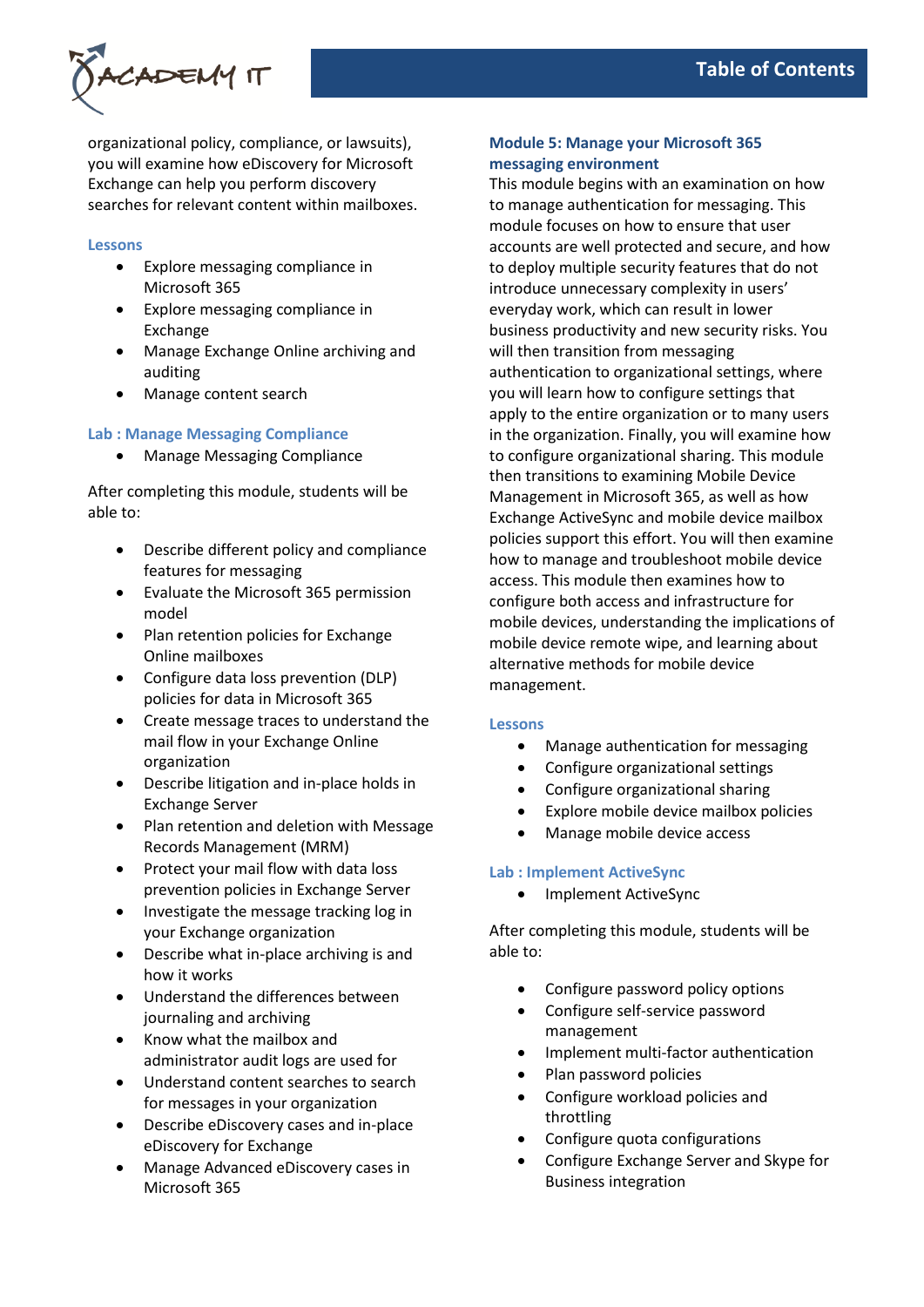

- Deploy Microsoft 365 Integrated Apps
- Provide an overview of Exchange federated delegation sharing features
- Describe federated sharing components
- Explain considerations for designing and implementing federation trusts and certificates
- Implement organization relationships
- Implement sharing policies
- Describe how Exchange ActiveSync works
- Configure mobile device mailbox policies
- Understand Mobile Device Management in Microsoft 365
- Configure access for mobile devices
- Understand components of mobile device infrastructure
- Tell how a mobile device remote wipe works
- Describe alternatives for mobile device management
- Troubleshoot mobile device access

### **Module 6: Manage role-based permissions in Microsoft 365**

This module examines how messaging administrators manage role-based permissions, which is an essential task for any messaging administrator. Since Exchange Server and Exchange Online both use the Role Based Access Control (RBAC) permission model, this module examines the basics of RBAC management. The module concludes by examining how a messaging administrator must plan and configure permissions carefully so as not to put their environment or their entire Active Directory at risk.

### **Lessons**

- Manage administrator roles
- Manage user roles
- Analyze role-based permissions

#### **Lab : Manage Roles and Permission Policies**

• Manage Roles and Permission Policies

After completing this module, students will be able to:

- Describe how RBAC is used to assign roles to users
- Understand what management role group for administrative tasks are
- Assign the built-in management roles for administration
- Create custom management roles and assign them through role assignment policies to users
- Troubleshoot RBAC management roles
- Describe the built-in end-user roles
- Configure role assignment policies
- Create new custom roles and role assignment policies
- Understand the differences between shared permissions and split permissions
- Describe multi-forest permissions
- Identify the differences between the permission models

# **Module 7: Manage recipient objects and resources in Microsoft 365**

This module examines some of the most common tasks that messaging administrators perform creating and configuring email recipients, lists, and resources. This module examines the different types of Exchange Server recipients, including how they differ from each other. The module then focuses on the various tasks that require you to create and manage Exchange recipients in Exchange, including user mailboxes, resource mailboxes, shared mailboxes, mail contacts, and mail users. You will also learn how to manage permissions for recipients, and how to create and manage groups.

### **Lessons**

- Explore the different types of Exchange recipients
- Create and manage Exchange recipients
- Manage email addresses, lists, and resources

### **Lab : Create Recipient Objects and Resources**

- Create Exchange Recipients
- Create Groups

- Describe the different recipient objects in Exchange
- Describe resource mailboxes
- Describe shared mailboxes
- Describe linked mailboxes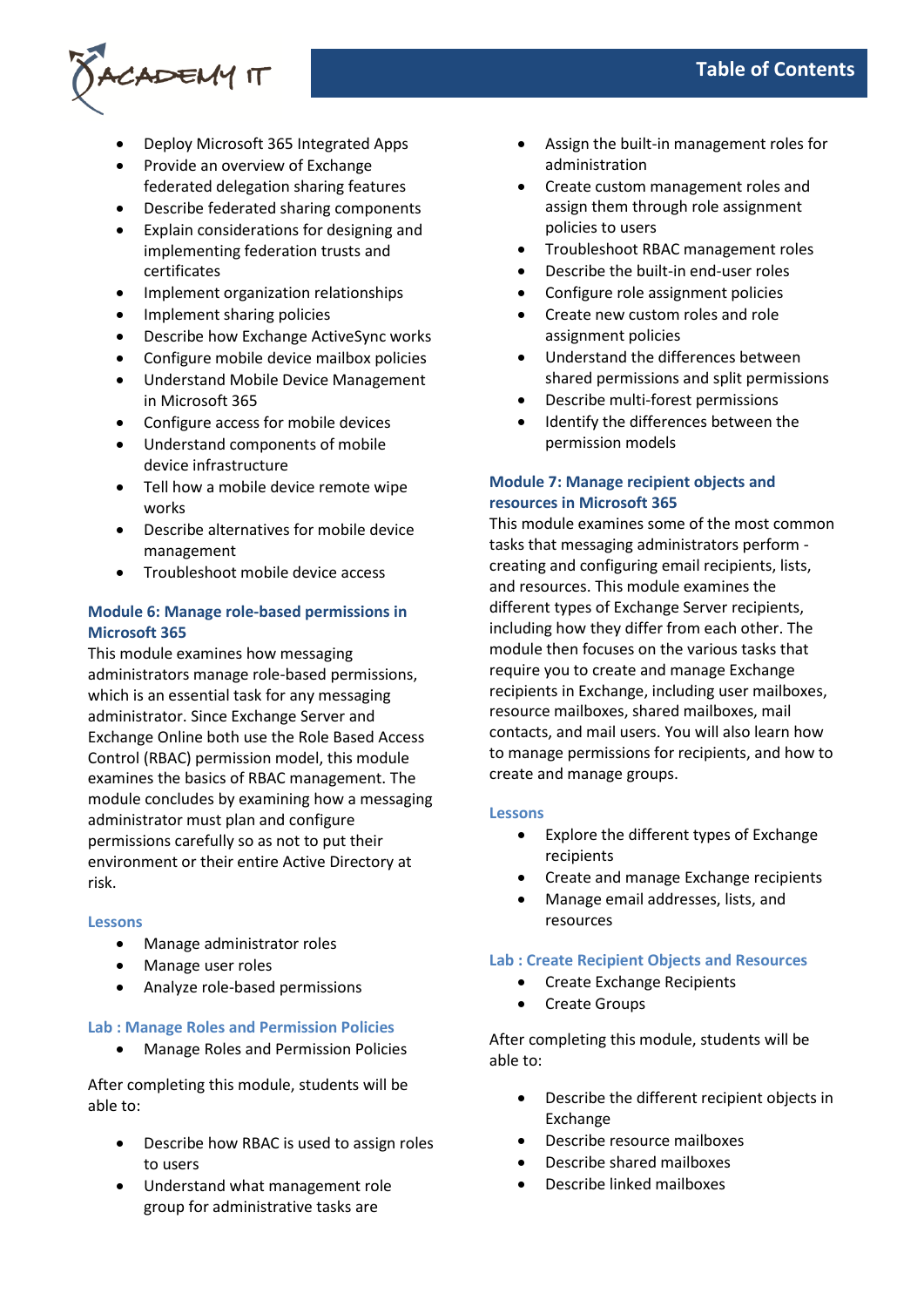

- Describe groups
- Create and manage Mailbox settings
- Create and manage Resource and Shared mailboxes
- Create and manage Mail contacts and mail users
- Create and manage Recipient permissions
- Create and manage Groups
- Describe address lists
- Explain how to configure address lists
- Describe address book policies
- Explain how to configure offline address books
- Describe email address policies

## **Module 8: Manage public folders in Microsoft 365**

In this module, you will learn about public folders in Exchange, review the planning considerations for deploying public folders, and discuss alternatives to public folders. You will also learn how to implement and manage public folder mailboxes, public folders, and public folder permissions, as well as how to create and manage mail-enabled public folders. The module concludes by examining how to monitor and troubleshoot Public Folder-related issues.

#### **Lessons**

- Design your public folder hierarchy
- Create and manage public folders
- Troubleshoot public folders

### **Lab : Implement Public Folders**

- Create Public Folders
- Manage Public Folders

After completing this module, students will be able to:

- Describe public folders in Exchange
- Plan a public folder hierarchy
- Plan public folder mailboxes
- Explain public folder quotas
- Evaluate alternatives to public folders
- Describe considerations for implementing Public Folders
- Deploy public folder mailboxes
- Manage public folder permissions
- Create and manage mail-enabled public folders
- Troubleshoot public folders
- Troubleshoot public folder access

# **Module 9: Manage the hybrid deployment life cycle**

In this module you will examine the requirements necessary to implement a hybrid deployment, and you will learn about the features and components that are required when implementing a hybrid deployment. This module examines all planning aspects that are required before running the Hybrid Configuration Wizard. This includes the configuration options of the HCW, as well as the details on Organization Configuration Transfer (OCT) and the Hybrid Agent. The module concludes with a review of the mail flow options for a hybrid deployment. This module also examines Edge Transport servers and their use in hybrid Exchange deployments. You will then learn about the requirements and best practices to configure a hybrid deployment, which is the first step for your Exchange organization, regardless of whether you want to connect your Exchange onpremises and Exchange Online organizations for long-term coexistence or as part of a cloud migration strategy. In this module, you will then examine how to manage a hybrid deployment and implement advanced hybrid functionality. You will cover the features that require a successful hybrid deployment such as Public Folder coexistence or OneDrive for Business attachment storage for on-premises mailboxes. This module concludes with an introduction to troubleshooting techniques for a hybrid deployment. You will learn how to troubleshoot directory synchronization issues including passthrough authentication (PTA) and single sign-on, Exchange transport, and client access troubleshooting as well as mailbox replication service troubleshooting.

#### **Lessons**

- Explore Exchange hybrid deployment requirement
- Plan and configure a hybrid deployment using the Hybrid Configuration Wizard
- Provide a gateway for Internet email using Edge Transport servers
- Implement advanced hybrid functionality
- Troubleshoot hybrid deployments

Monitor public folders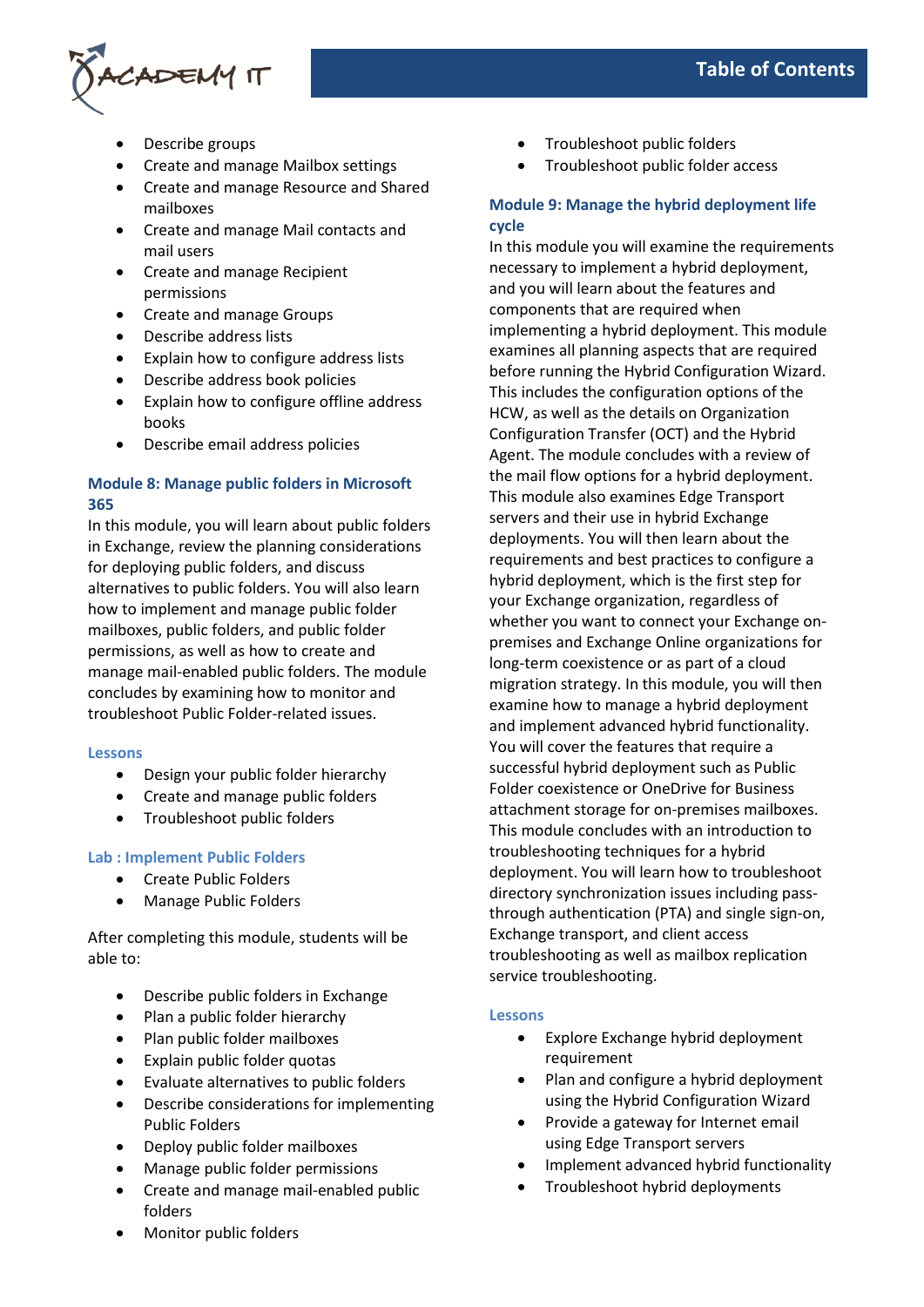

### **Lab : Prepare Azure AD for Hybrid Synchronization**

Prepare Azure AD for Hybrid Synchronization

### **Lab : Deploy a Hybrid Environment**

- Configure your Hybrid Deployment
- Test your Hybrid Deployment
- Troubleshoot your Hybrid Deployment

After completing this module, students will be able to:

- Describe connection options that are available for connecting on-premises Exchange to Microsoft 365
- List and describe components of a hybrid Exchange deployment
- Describe Azure Active Directory Connect (Azure AD Connect
- Identify Microsoft 365 identity options for Exchange hybrid
- Compare Exchange delegated federation vs. OAuth
- Plan for Exchange Hybrid configuration
- Describe Organization Configuration Transfer
- Explain Exchange Modern Hybrid and Hybrid Agent
- Plan mail flow options for a hybrid Exchange deployment
- Describe the purpose, functionality, and requirements of Edge Transport servers
- Describe EdgeSync
- Plan for message flow with an Edge Transport server
- Describe the prerequisites to run the Microsoft 365 Hybrid Configuration Wizard
- Explain best practices for implementing a hybrid Exchange deployment
- Manage a hybrid Exchange deployment
- Describe when you must configure Public Folder coexistence with Microsoft 365
- Explain how to configure Oauth for a hybrid Exchange deployment
- Describe how to configure OneDrive for Business attachments for on-premises mailboxes
- Troubleshoot Directory synchronization
- Troubleshoot Pass-Through Authentication and Single Sign-On
- Troubleshoot Transport with Exchange Online
- Troubleshoot Client Access in a hybrid Exchange deployment
- Troubleshoot Mailbox Replication Service

### **Module 10: Manage mailbox migrations**

This module examines the options that are available for migrating email to Exchange Online, such as performing a migration or using FastTrack to move mailboxes from your existing mail servers to Exchange Online. This module summarizes the migration and co-existence options and recommends when to use which option. The module then examines the requirements for running an IMAP migration, the migration options that are available, and the steps that are performed during a migration. The module then examines how to plan and perform both a cutover and staged migration. It compares each of these two migration approaches, and you will learn about the requirements, planning activities, and migration process for each option. The module concludes by examining important additional migration tasks, such as cross tenant migrations, migrating a PST file and the considerations for a Public Folder migration.

### **Lessons**

- Plan mailbox migrations
- Run IMAP migrations
- Run cutover and staged migrations
- Run advanced mailbox migrations

### **Lab : Plan a Mail Migration to Microsoft 365**

• Paper-based classroom exercise - Plan a Mail Migration to Microsoft 365

- Describe the migration and coexistence strategies with Exchange Online
- Use FastTrack to move mailboxes
- Describe the requirements for an IMAP migration and how it's carried out
- Move mailbox data using an IMAP migration